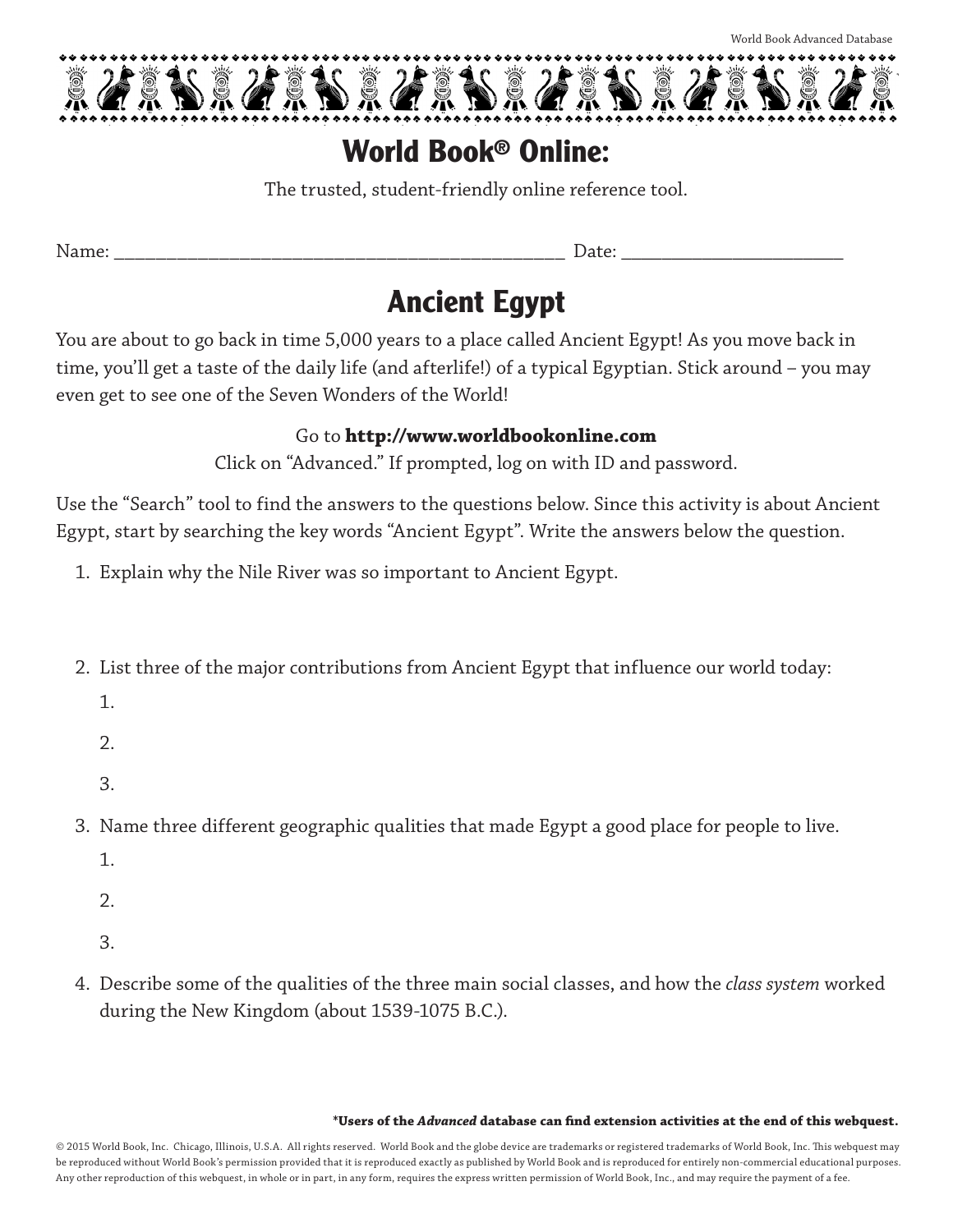- 5. Describe what family life was like for Egyptian men and women.
- 6. Describe the types of education available for rich and poor families.

7. In what ways were Egyptian men's and women's clothing similar?

- 8. What were the main differences in the homes of poor, middle class, and wealthy Egyptians?
- 9. Name at least four activities Ancient Egyptians did for fun.
- 10. What are deities and how were they worshipped in Ancient Egypt?
- 11. Since Egyptians did not use money, how did farmers get paid for their work?
- 12. How did Egyptians grow healthy crops in the desert?
- 13. What important manufacturing and mining products came from plants? Name at least three products.
- 14. Describe the materials used to build and power early Egyptian boats.
- 15. The royal family and the temples of Ancient Egypt employed many people trained in skilled crafts and professions. Name at least six of these professions.

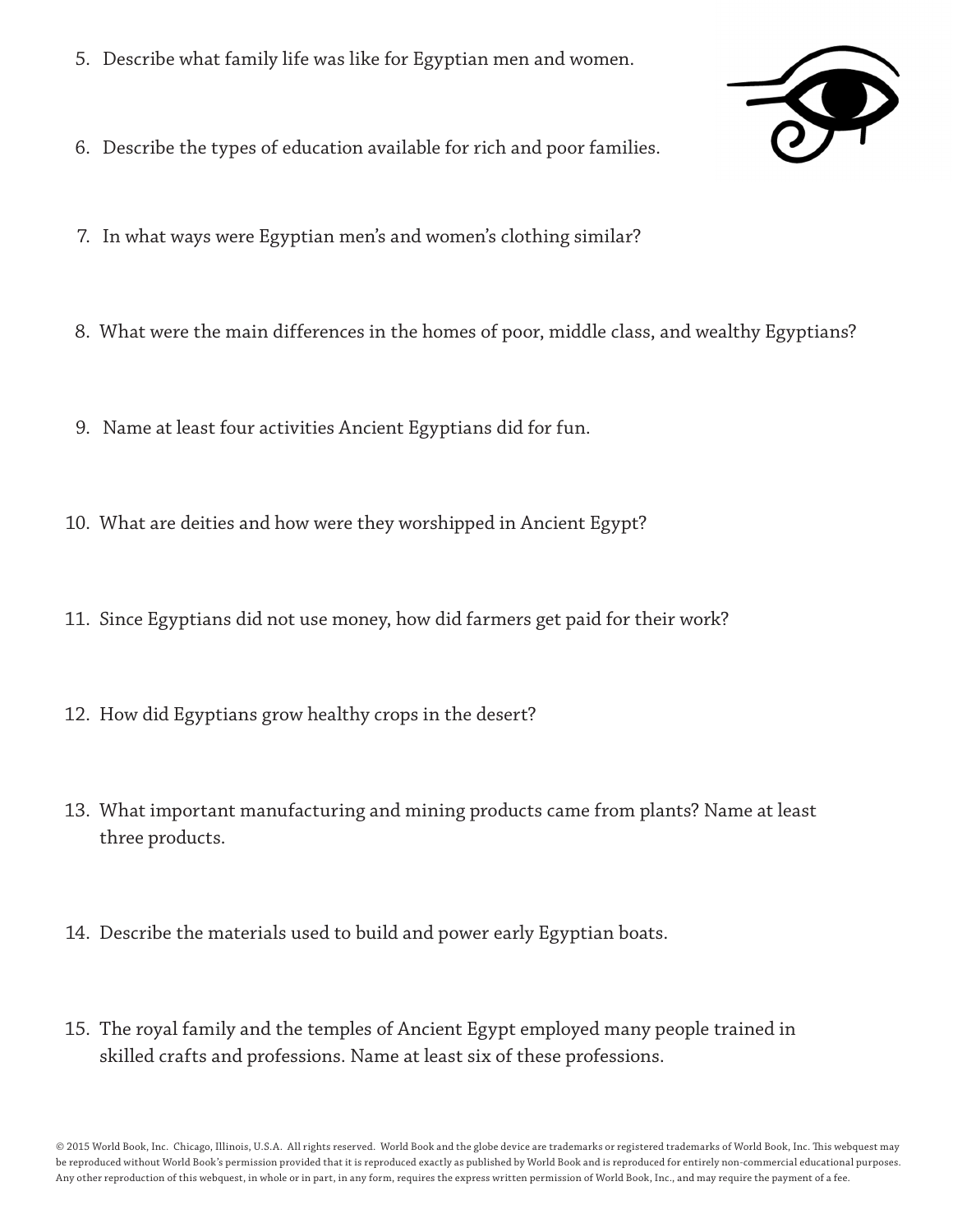

Describe how each of the following *Arts & Sciences* professions was important to the Ancient Egyptian people.

16. Architecture:

17. Painting & Sculpture:

18. Music & Literature:

19. Sciences:

Define or answer the following questions about the *Egyptian Government:*

- 20. How did pharaohs gain their position?
- 21. How did farmers pay taxes to the government?
- 22. What types of transportation did the Egyptian navy and army have and how were the vehicles powered?
- 23. In what year and dynasty did Ancient Egypt's decline begin to accelerate due to foreign invaders?

In the "Ancient Egypt" article, click on "Images, Videos, and Audio" and find the map "Ancient Egypt: Three Periods." Study and use the map to answer the questions below.

- 24. List the time periods of each kingdom:
	- A. Old Kingdom:
	- B. Middle Kingdom:
	- C. New Kingdom: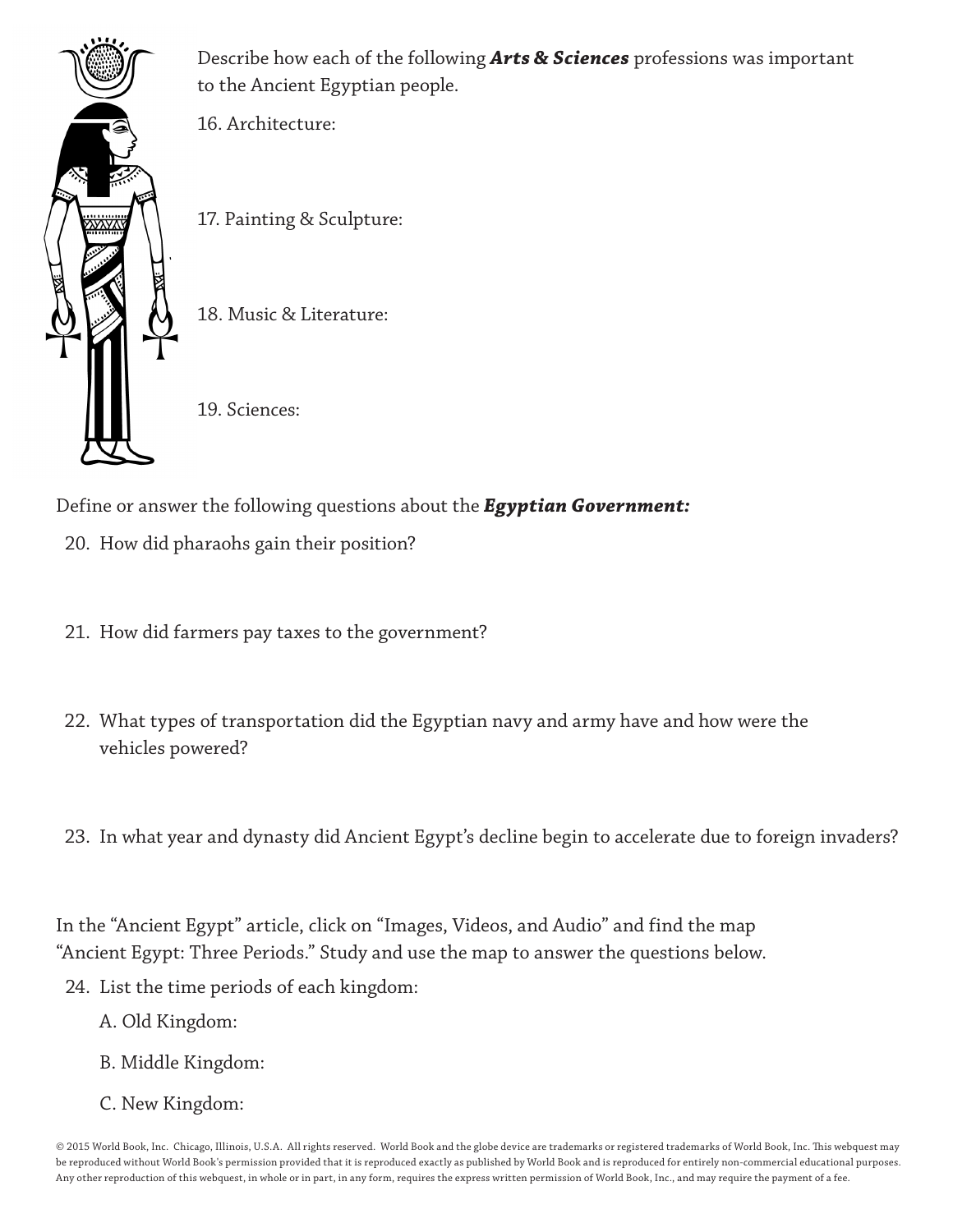25. Name three water sources used for travel in ancient Egypt.

- 1.
- $2<sub>1</sub>$
- 
- 3.

## **Hear It!**

Listen to the audio bite of "Carter on discovering the tomb of Tutankhamun" (found in the "Images, Videos, and Audio" tab) to answer the following.

26. Using clues from his words and tone of voice, describe how Carter feels about the discovery of the tomb.

## **Watch It!**

Watch the video "How ancient Egyptians made a mummy" to answer the following questions.

- 27. Why did the Egyptians want to preserve the bodies of the dead forever?
- 28. How many days did it take to embalm a body (after 1750 B.C.)?
- 29. How were the rich and poor treated differently after death?
- 30. How were the internal organs removed from the body of a dead person?
- 31. What else was buried along with the body of the dead?

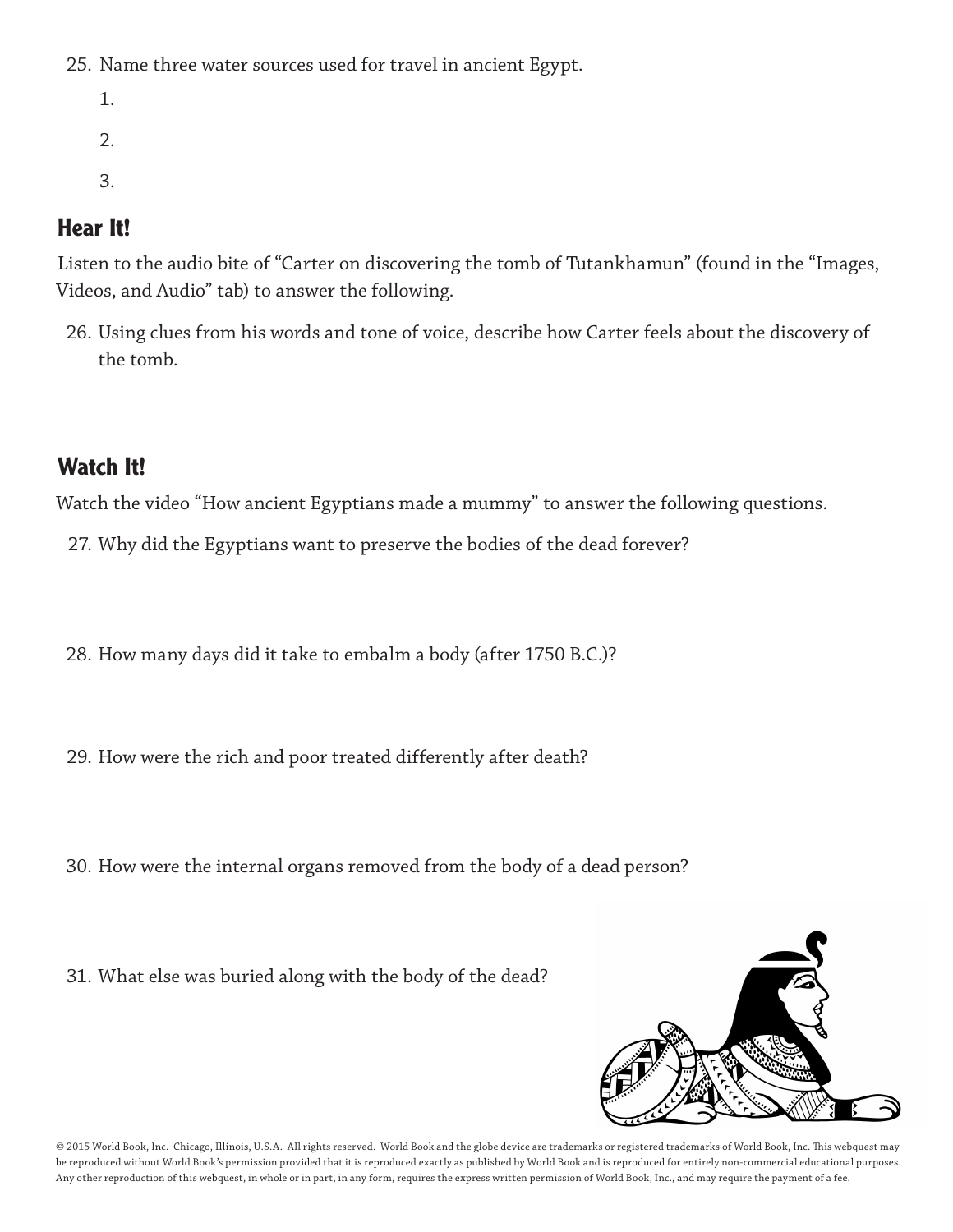Questions 32-45:

### **What's the Word?**

Use the clues below to fill in the Ancient Egypt vocabulary words. All of these words are located within the World Book article "Ancient Egypt."



- 8. Another word for gods and goddesses
- 9. The home of a certain deity, or a building dedicated to a dead king
- 11. Officials who helped the king govern Ancient Egypt
- 13. A form of picture writing invented by the Egyptians
- 14. A goddess who represented the devoted mother and wife

Down

- 2. Ancient Egypt was divided into 42 provinces called .
- 3. A tax paid in the form of labor
- 4. Where the Egyptians buried their dead
- 5. To exchange one kind of goods or services for another
- 10. A paper-like writing material
- 12. The study of Ancient Egypt is called \_\_\_\_\_\_.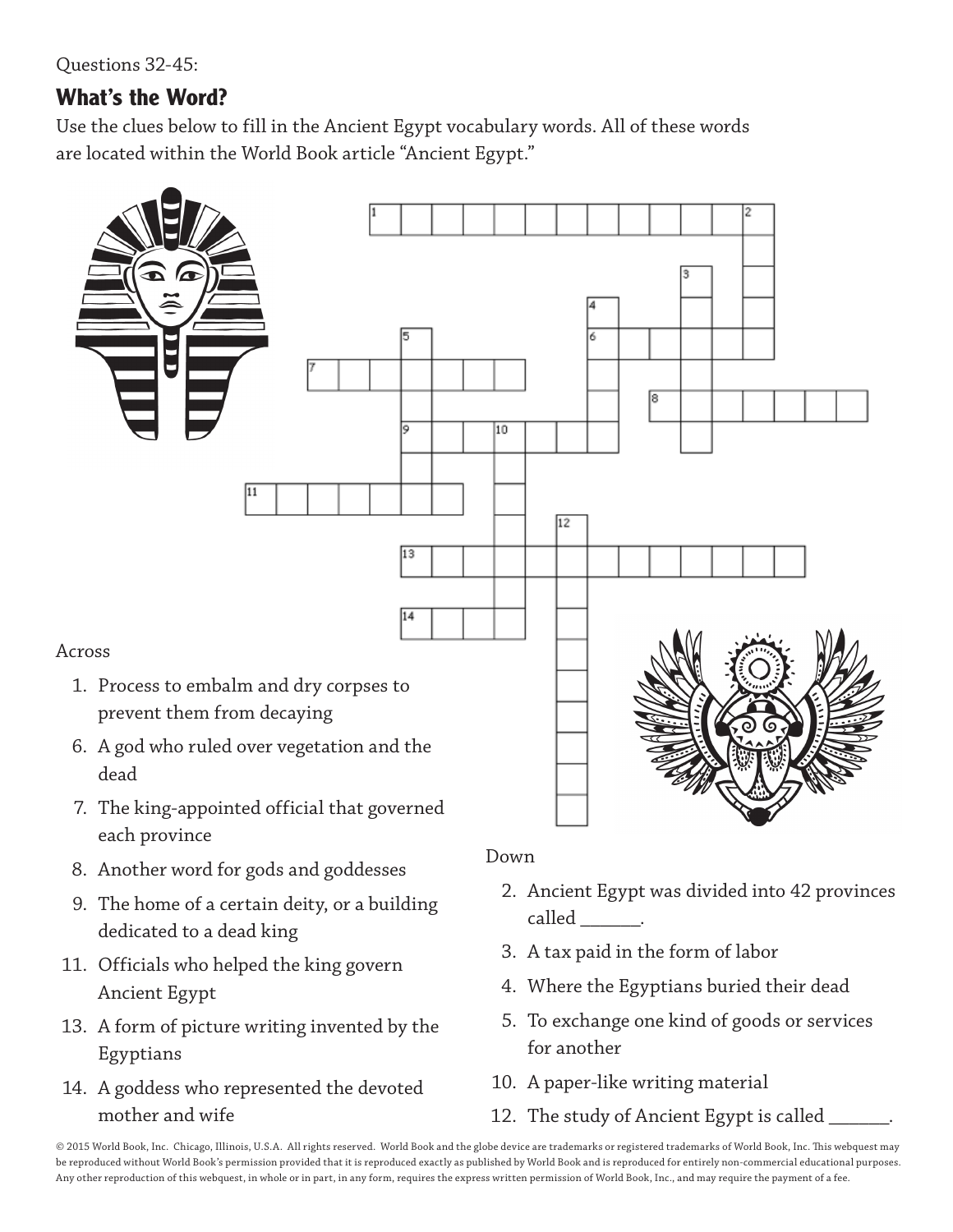### **Extension Activity 1: Letter from the Past**

Imagine that you are a typical man or woman in Ancient Egypt writing to a friend about daily life (on papyrus, of course!). Tell your friend about your experiences as a common Egyptian. Topics may include: family, home, fashion, food, environment, and recreation.

Give specific details that are true to history, and then explain how you imagine your character would feel about each aspect of his or her life. Decide what types of hopes, dreams, and aspirations a typical Ancient Egyptian might hold, based on information in the article.

Make sure you properly begin your letter with a salutation and end it with a complimentary close. Your answer should be at least 1-2 full pages.

### **Extension Activity 2: Time Travel Brochure**

Imagine that you are a travel agent who wants to promote your new vacation spot – Ancient Egypt! No need to explain how to get there; just assume your travelers will arrive safely.

Create a travel brochure for prospective travelers that includes pictures and descriptions. You may need to take into account where your travelers might be in the Egyptian class system, to provide appropriate descriptions.

Below are suggested topics to include on your brochure:

- 1. The kind of climate and environment the travelers should expect to experience.
- 2. The kind of money the travelers will need to bring (no traveler's checks!).
- 3. The recreational activities the travelers might try.
- 4. The kind of clothes the travelers should wear to blend in with the locals.
- 5. The kinds of foods the travelers will eat.
- 6. The kinds of transportation the travelers can take to get around.
- 7. What the traveler's sleeping accommodations are like.
- 8. The tourist sites the travelers will want to visit.

Use your imagination, but make sure that the information is accurate for the time!

#### **Read more by visiting World Book's eBook collection:**

*Ancient Egyptians.* Chicago: World Book, 2013. Early Peoples. *World eBook.* Web. 15 Oct. 2015. <http://www.worldbookonline.com/wb/ebooks/mall/instt/catalog/urn:ISBN:978-0-7166-2331-1/ detail.do>.

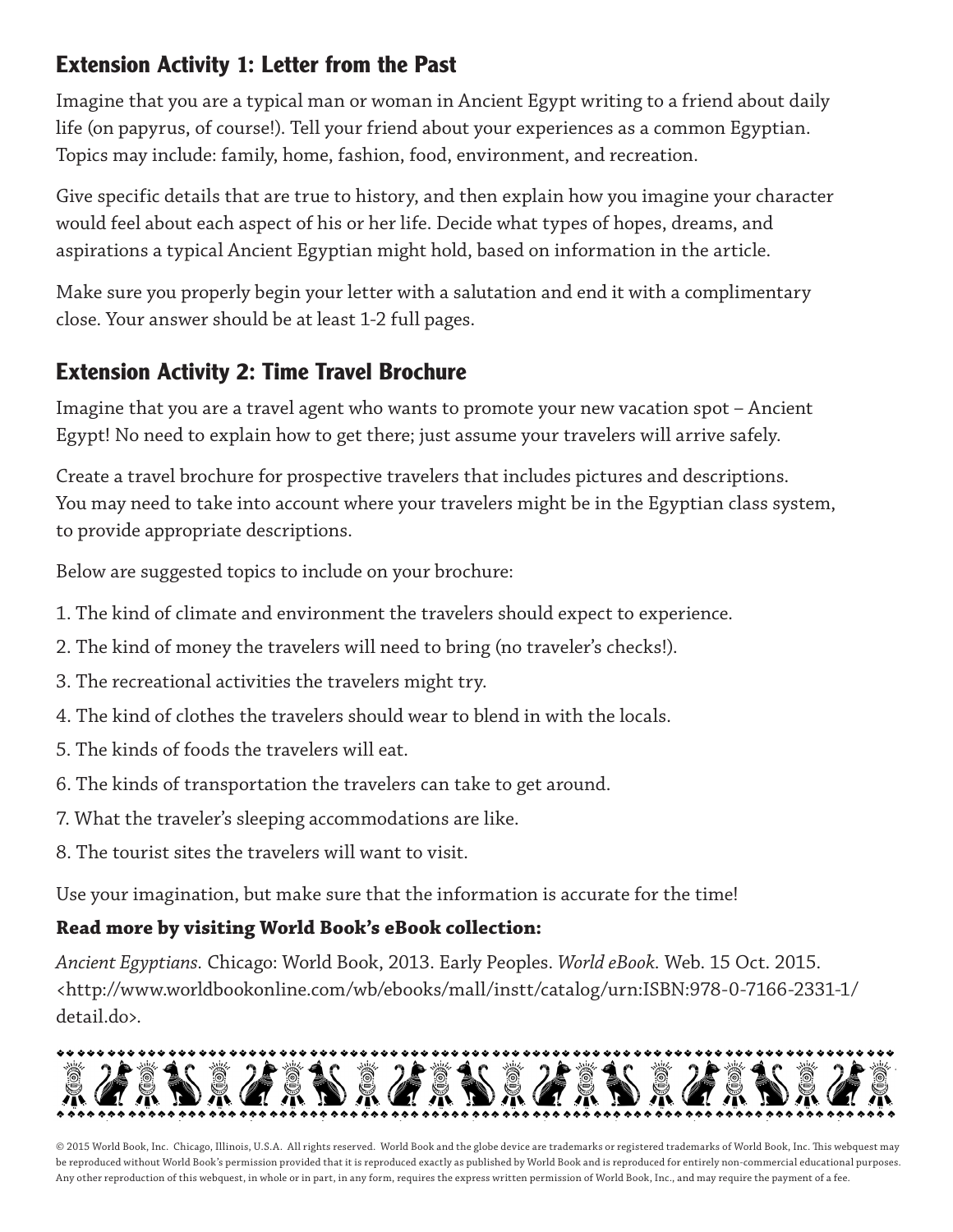## **Teacher Page**

Use the Ancient Egyptian on-the-go activity as an engaging way to introduce students to the life and terminology of Ancient Egypt.

#### **Answers:**

- 1. The river overflowed every year and deposited a strip of rich, black soil along each bank. This helped farmers grow food. The Nile was used for irrigation, drinking water, and as Egypt's main transportation route.
- 2. Possible answers may include: They created the world's first national government, basic forms of arithmetic, and one of the first calendars.
- 3. Possible answers may include: The Nile River gave them a source of water for various uses. Egypt had fertile land surrounded by deserts. The Mediterranean Sea to the north provided nearby shipping routes.
- 4. Possible answers may include: Most people lived in the Nile River Valley. There were somewhere between 1 and 4 million people in the valley. The "upper class" consisted of royalty and wealthy families. The "middle class" people were the merchants, craft workers, and manufacturers. The "lower class" (by far the largest) consisted of unskilled laborers. Prisoners captured in war became their own class.
- 5. The father was the head of the family. When he died, his son took his position. Women had many rights and could own property. A wife could also obtain a divorce from her husband.
- 6. Only a small percentage of boys and girls went to school in Ancient Egypt, and most of them came from upper-class families. Most boys followed their father's occupation (usually farming), and girls trained to take over the roles of their mother.
- 7. All Egyptians wore white linen garments. The common people usually went barefoot. Young children rarely wore any clothes. The ancient Egyptians liked to use cosmetics and wear jewelry. Both sexes used perfume and wore necklaces, rings, and bracelets.
- 8. The main difference in the homes of poor, middle class, and wealthy Egyptians was found in the size of the home. Most poor Egyptians lived in one- to three-room huts. The typical middle-class Egyptian lived in a one- or two-story house with several rooms. Many rich Egyptians had houses with as many as 70 rooms.
- 9. Ancient Egyptians had many activities for leisure, including fishing, swimming, sailing, hunting, watching wrestling matches, and playing board games.
- 10. The ancient Egyptians believed that various deities (gods and goddesses) influenced every aspect of nature and every human activity. There were main gods, such as the sun god Re. In each city and town, the people worshiped their own special deity as well as the major ones. Most people prayed at home.
- 11. Farmers traded goods or services directly for other goods or services. Under this barter system, workers were often paid in wheat and barley. Farm workers on large estates received a small amount of crops as payment.
- 12. Farmers grew healthy crops by irrigating their land. They built canals that carried water from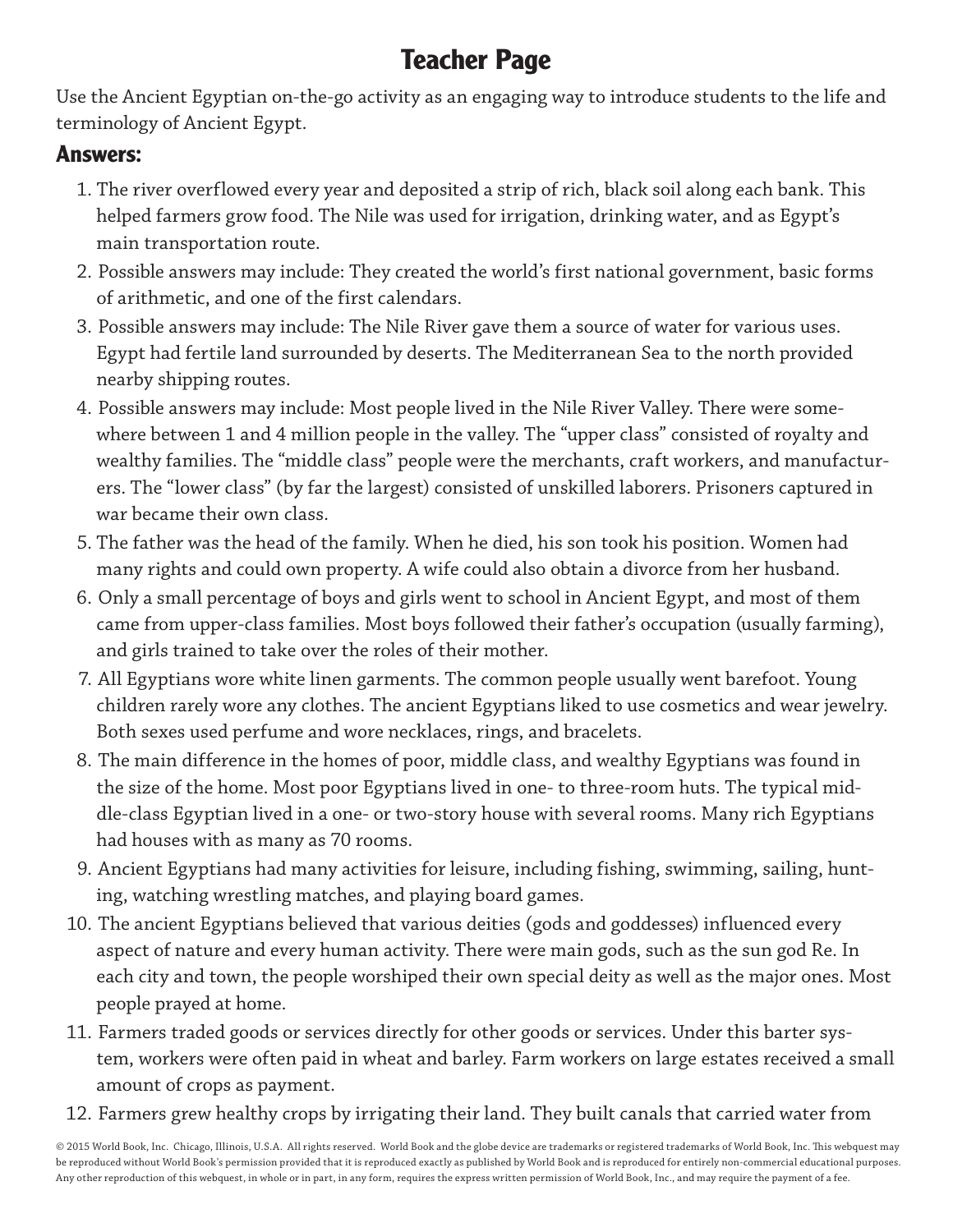the Nile to their fields. Farmers used wooden plows pulled by oxen to prepare the fields for planting.

- 13. Craftsmen manufactured linen clothing and textiles, pottery, bricks, tools, glass, weapons, furniture, jewelry, perfume, rope, baskets, mats, and writing material, limestone, sandstone, granite, copper, gold, semiprecious gems.
- 14. Early Egyptian boats were made of papyrus reeds and moved by pushing poles into the river bottom. Boats eventually required sails or rowers with oars. Around 3000 B.C. Egyptians started using woody plants to build ships.
- 15. The royal family and the temples of Ancient Egypt employed many skilled architects, engineers, carpenters, artists, sculptors, bakers, butchers, teachers, scribes, accountants, musicians, butlers, shoemakers, embalmers, cargo ship and fishing boat workers and people to serve in the army or navy.
- 16. Architecture:

 Ancient Egypt's pyramids are the oldest and largest stone structures in the world. The ruins of about 90 pyramids still stand along the banks of the Nile River.

17. Painting & Sculpture:

 Many of Ancient Egypt's finest paintings and other works of art were produced for tombs and temples. Artists covered the inside walls of tombs with bright, imaginative scenes of daily life and pictorial guides to the afterlife. Ancient Egyptian sculptors decorated temples with carvings showing festivals, military victories, and other important events. Sculptors also carved large stone sphinxes.

18. Music & Literature:

 The Ancient Egyptians enjoyed music and singing. They used harps, lutes, and other string instruments to accompany their singing. Egyptian love songs were poetic and passionate. Writers liked to write about imaginary characters.

19. Sciences:

 The Ancient Egyptians made observations in the fields of astronomy and geography that helped them develop a calendar of 365 days a year. The Ancient Egyptians could measure areas, volumes, distances, lengths, and weights.

- 20. The pharaohs inherited their position.
- 21. The government took taxes in the form of crops from the farmers.
- 22. In its early days, Ancient Egypt had a small army of foot soldiers. The army was trained to shoot while riding in fast-moving, horse-drawn chariots. Egypt had a large navy of long ships. Oarsmen or sails powered these ships.
- 23. Ancient Egypt's decline accelerated rapidly after about 1075 B.C., when Dynasty XX ended.